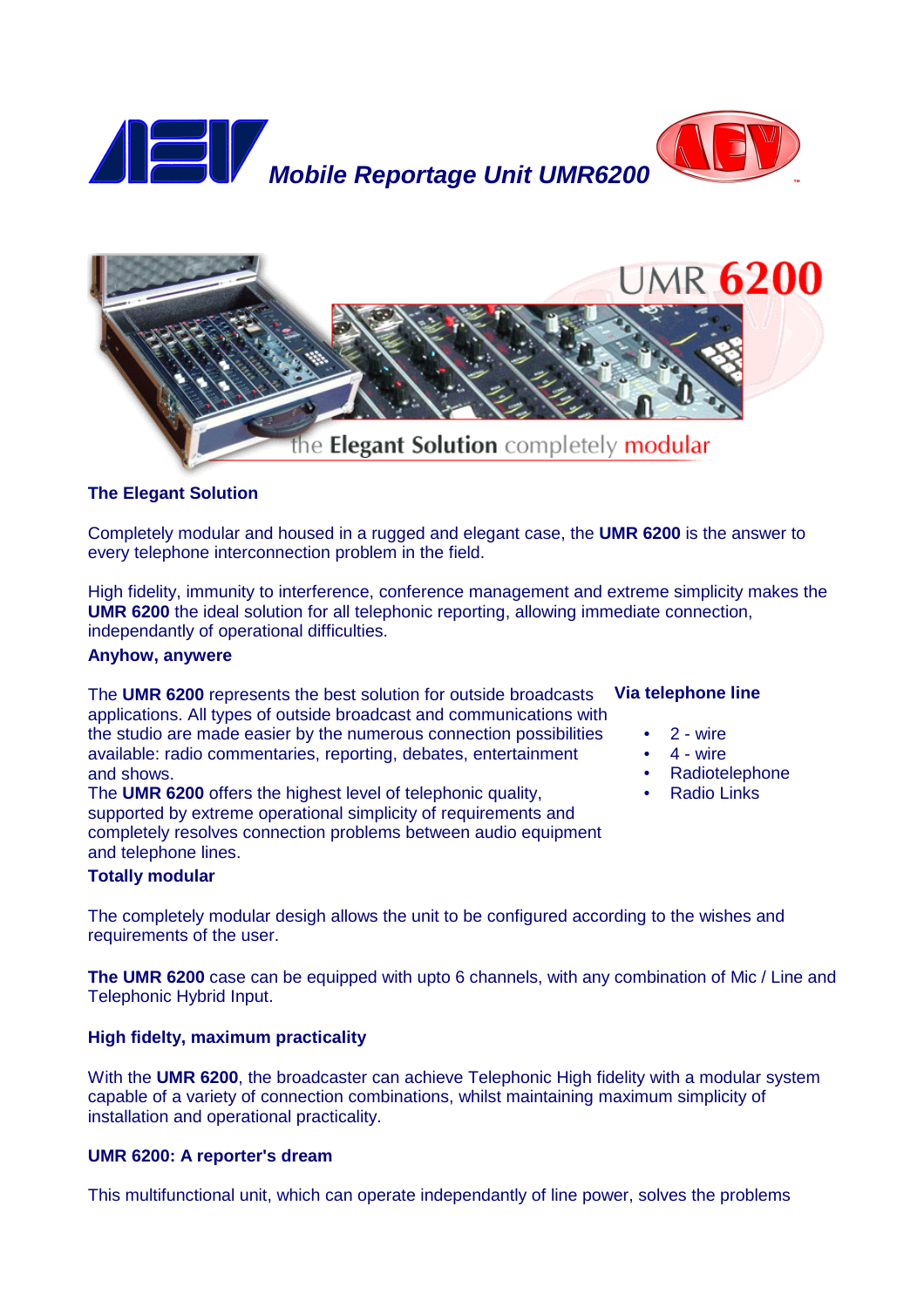associated with reporting environments. It will allow a third remote correspondant to be setup in a few seconds with the greatest of ease.

The **UMR 6200** has been created to satisfy the most demanding of requirements by the most demanding of reporters, guaranteeing the broadcaster a transmission of the highest telephonic quality.

| <b>MICROPHONE</b><br><b>INPUT</b>                  | <b>Input Impedance:</b>                                                                                       | 200 W transformer<br>balanced                                                        |
|----------------------------------------------------|---------------------------------------------------------------------------------------------------------------|--------------------------------------------------------------------------------------|
|                                                    | <b>Input Level Range:</b>                                                                                     | -70 dBu . -40 dBu<br>adjustable                                                      |
|                                                    | <b>Connector:</b>                                                                                             | <b>EMI suppressed Pin</b><br>1 Ground, Pin 2 and<br>Pin 3 electronically<br>balanced |
| <b>LINE INPUT</b>                                  | Input Impedance:                                                                                              | Greater then 40 KW<br>electronically<br>balanced                                     |
|                                                    | <b>Input Level:</b>                                                                                           | adjustable $\pm$ 12<br>dBm                                                           |
|                                                    | <b>Connector:</b>                                                                                             | <b>EMI suppressed Pin</b><br>1 Ground, Pin 2 and<br>Pin 3 electronically<br>balanced |
| <b>TELEPHONE</b><br><b>HYBRID</b><br><b>MODULE</b> | Input and output balanced and floating; with Anti<br>Local Effect compensation from 200 2000 W and<br>330 nF. |                                                                                      |
|                                                    | Impedance:                                                                                                    | 600 W typ.                                                                           |
|                                                    | <b>TX Level:</b>                                                                                              | 0 dBm                                                                                |
|                                                    | <b>Hybrid null:</b>                                                                                           | -40 dB @ 1 Khz                                                                       |
|                                                    | <b>Frequency Response:</b>                                                                                    | 230 Hz 3400 Hz (±<br>$0,5$ dB)                                                       |
|                                                    | <b>Distortion:</b>                                                                                            | 0,2%                                                                                 |
|                                                    | <b>Noise:</b>                                                                                                 | -76 dB (din Audio)                                                                   |
|                                                    | <b>Connector:</b>                                                                                             | <b>RJ11</b>                                                                          |
| <b>HYBRID</b><br><b>CIRCUIT</b>                    | Standard Specification ETS 300001 (NET4)                                                                      |                                                                                      |
|                                                    | Impedance:                                                                                                    | 600 W typ.                                                                           |
|                                                    | <b>RX Level:</b>                                                                                              | $-20$ $-14$ dBm (with<br>automatic<br>adjustment)                                    |
|                                                    | <b>TX Level:</b>                                                                                              | $0 \pm 6$ dBm (with<br>automatic<br>adjustment)                                      |
|                                                    | <b>Hybrid null:</b>                                                                                           | -46 dB full band                                                                     |
|                                                    | <b>Frequency Response:</b>                                                                                    | 230 Hz 3400 Hz                                                                       |
|                                                    | <b>Distortion:</b>                                                                                            | 0,5%                                                                                 |
|                                                    | <b>Connector:</b>                                                                                             | <b>RJ11</b>                                                                          |

# **TECHNICAL SPECIFICATION & PERFORMANCE**